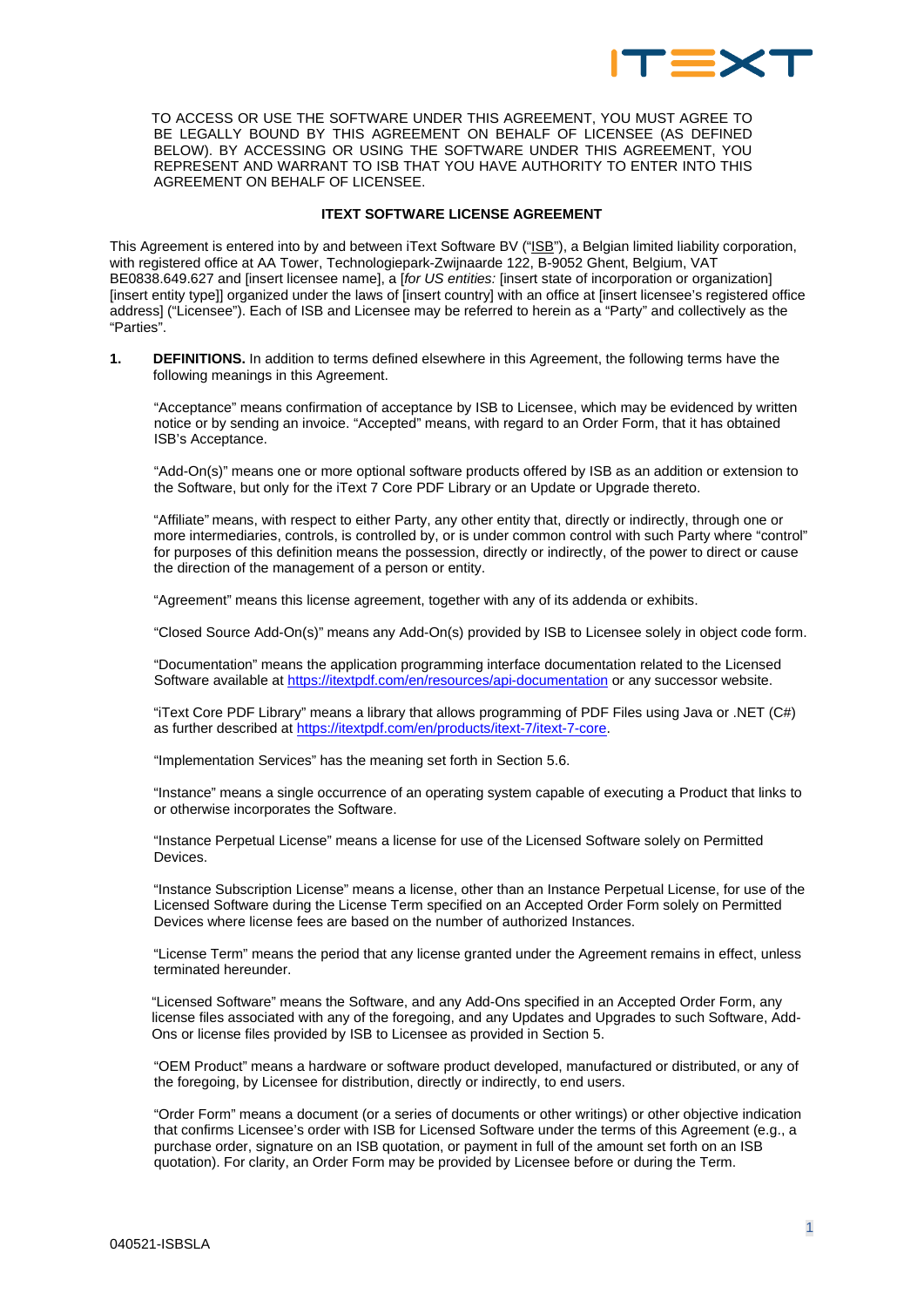

"PDF File" means a file that uses portable document format regardless of whether stored in a file system, handled in memory or otherwise.

"Process" means generate, modify, adapt, stamp, fill in, inspect or otherwise process.

"Permitted Devices" means computers, virtual machines, servers or other devices, either on premise or hosted in a public or private cloud, in each case where such computers, virtual machines, servers and other devices are either owned, or exclusively reserved for use, by Licensee (i.e., not a shared resource).

"Product" means a software application that Licensee uses internally or makes available to third parties (e.g., SaaS, PaaS) that allows Licensee or such third parties to Process PDF Files.

"Services" means any Support Services or Implementation Services.

"Software" means the version of the iText Core PDF Library set forth in an Accepted Order Form, in source and binary form.

"Standard OEM License" means a license for use of the Licensed Software in a single software application that is, or is included in, an OEM Product.

"Support Services" means the support and maintenance services provided by ISB or any of its authorized contractors with regard to the Software and/or Add-On(s).

"Term" has the meaning set forth in Section [8.1.2.](#page-5-0)

"Territory" means the permitted territory for use of the Licensed Software identified in the Order Form, or if no permitted territory is specified, then worldwide.

"Update" means any error correction, change, modification, revision or enhancement of the Licensed Software which is designated by an increase of the last number of a specific Licensed Software version (e.g. from version 7.1.5 to 7.1.6).

"Upgrade" means any error correction, change, modification, revision or enhancement of the Licensed Software which is designated by an increase of the first or second number of a specific Licensed Software version (e.g. from version 7.1.5 to 7.2.1 or 7.1.5 to 8.1.1).

"Volume Subscription License" means a license, other than an Instance Perpetual License or Standard OEM License, for use of the Licensed Software during the License Term specified on an Accepted Order Form solely on Permitted Devices where license fees are based on the number of PDF Files Processed.

When used herein, the words "includes" and "including" and their syntactical variations shall be deemed followed by the words "without limitation".

## **2. LICENSES AND RESTRICTIONS.**

- 2.1 INSTANCE PERPETUAL LICENSE GRANT.
	- 2.1.1 License. Upon Acceptance of an Order Form that specifies an Instance Perpetual License and subject to the terms and conditions of this Agreement, ISB hereby grants Licensee a non-exclusive, non-transferable (except as otherwise provided in Sectio[n 11.2\)](#page-7-0), nonsublicensable, fee-bearing perpetual license in the Territory to install, use and modify the Licensed Software on Permitted Devices solely in support of or integrated in Products and solely with respect to the number of Instances set forth in one or more Accepted Order Forms. Third parties, including Licensee's Affiliates, may be granted access and use of the Licensed Software strictly for the purpose of using Licensee's Products on Licensee's Permitted Devices.
	- 2.1.2 License File. Promptly after Acceptance of such an Order Form, ISB shall provide Licensee with a license file for the Licensed Software per Permitted Device, and Licensee shall load the license file in the Licensed Software.
- 2.2 STANDARD OEM LICENSE GRANT.
	- 2.2.1 License. Upon Acceptance of an Order Form that specifies a Standard OEM License and subject to the terms and conditions of this Agreement, ISB hereby grants Licensee a nonexclusive, non-transferable (except as otherwise provided in Section [11.2\)](#page-7-0), non-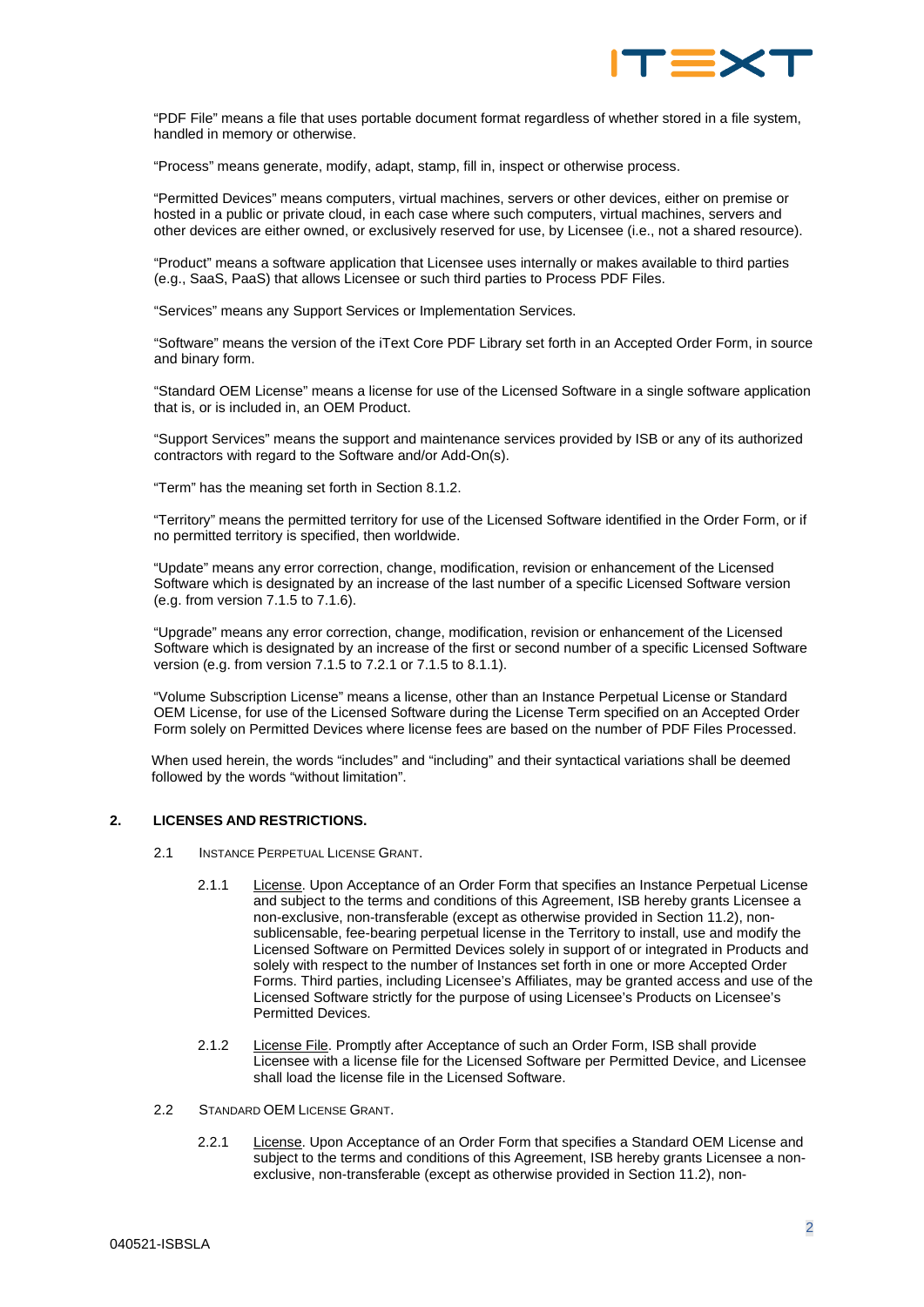

sublicensable, fee-bearing license in the Territory during the License Term to install, use and modify the Licensed Software solely in or with the specific application identified in the Order Form for use in the OEM Product and solely to the extent set forth on the Order Form (i.e., subject to any distribution limitations). The foregoing license includes the right for end users to use the Licensed Software in the specific application in the OEM Product, but does not include any other rights to the Licensed Software.

- 2.2.2 License File. Promptly after Acceptance of such an Order Form, ISB shall provide Licensee with a license file for the Licensed Software per OEM Product, and Licensee shall load the license file in the Licensed Software.
- 2.2.3 Reporting. Licensee shall send a report to ISB, at least once per 12-month period or at any time upon ISB's request, the OEM Product name or names and the type and number of OEM Products that Licensee has licensed, either directly or through distributors.
- 2.3 INSTANCE SUBSCRIPTION LICENSE GRANT.
	- 2.3.1 License. Upon Acceptance of an Order Form that specifies an Instance Subscription License and subject to the terms and conditions of this Agreement, ISB hereby grants Licensee a non-exclusive, non-transferable (except as otherwise provided in Section [11.2\)](#page-7-0), non-sublicensable, fee-bearing license in the Territory during the License Term to install, use and modify the Licensed Software on Permitted Devices solely in support of or integrated in Products and solely with respect to the number of Instances set forth on one or more Accepted Order Forms.
	- 2.3.2 License File. Promptly after Acceptance of such an Order Form, ISB shall provide Licensee with a license file for the Licensed Software per Permitted Device, and Licensee shall load the license file in the Licensed Software.
- 2.4 VOLUME SUBSCRIPTION LICENSE GRANT.
	- 2.4.1 License. Upon Acceptance of an Order Form that specifies a Volume Subscription License and subject to the terms and conditions of this Agreement, ISB hereby grants Licensee a non-exclusive, non-transferable (except as otherwise provided in Section [11.2\)](#page-7-0), nonsublicensable, fee-bearing license in the Territory during the License Term to install, use and modify the Licensed Software on Permitted Devices solely in support of or integrated in Products.
	- 2.4.2 License File. Promptly after Acceptance of such an Order Form, ISB shall provide Licensee with a license file for the Licensed Software per Permitted Device, and Licensee shall load the license file in the Licensed Software.
- 2.5 DOCUMENTATION**.** Documentation for the Software and Add-On(s) is available without charge online at [https://itextpdf.com/en/resources/api-documentation.](https://itextpdf.com/en/resources/api-documentation)
- <span id="page-2-0"></span>2.6 RESTRICTIONS*.*
	- 2.6.1 The license rights granted to Licensee under this Agreement are strictly limited to the type, Permitted Device type (if applicable), specifically-named Product or OEM Product (if applicable), programming language, number of licensed Instances or Processes (as applicable), and Territory confirmed in writing by ISB or its authorized distributors in an Accepted Order Form.
	- 2.6.2 The Standard OEM License, as specified hereunder, solely covers one specific application identified in the applicable Order Form.
	- 2.6.3 To the maximum extent allowed by law, Licensee shall not reverse engineer, decompile, decode, or otherwise attempt to obtain the source code of any Closed Source Add-On(s).
	- 2.6.4 Licensee shall not exceed the scope of the licenses to the Licensed Software; all use of the Licensed Software is subject to the conditions set forth herein.
- **3. OWNERSHIP; PROPRIETARY MARKINGS.** The Licensed Software is licensed to Licensee, not sold. The Licensed Software and any intellectual property rights therein at all times remain with ISB, its Affiliates, or its or their licensors. Licensee shall not remove, erase or tamper with any copyright or proprietary notice printed or stamped on, affixed to, or encoded or recorded in the Licensed Software. If Licensee or any of its employees or contractors sends or transmits any communications or materials to ISB suggesting or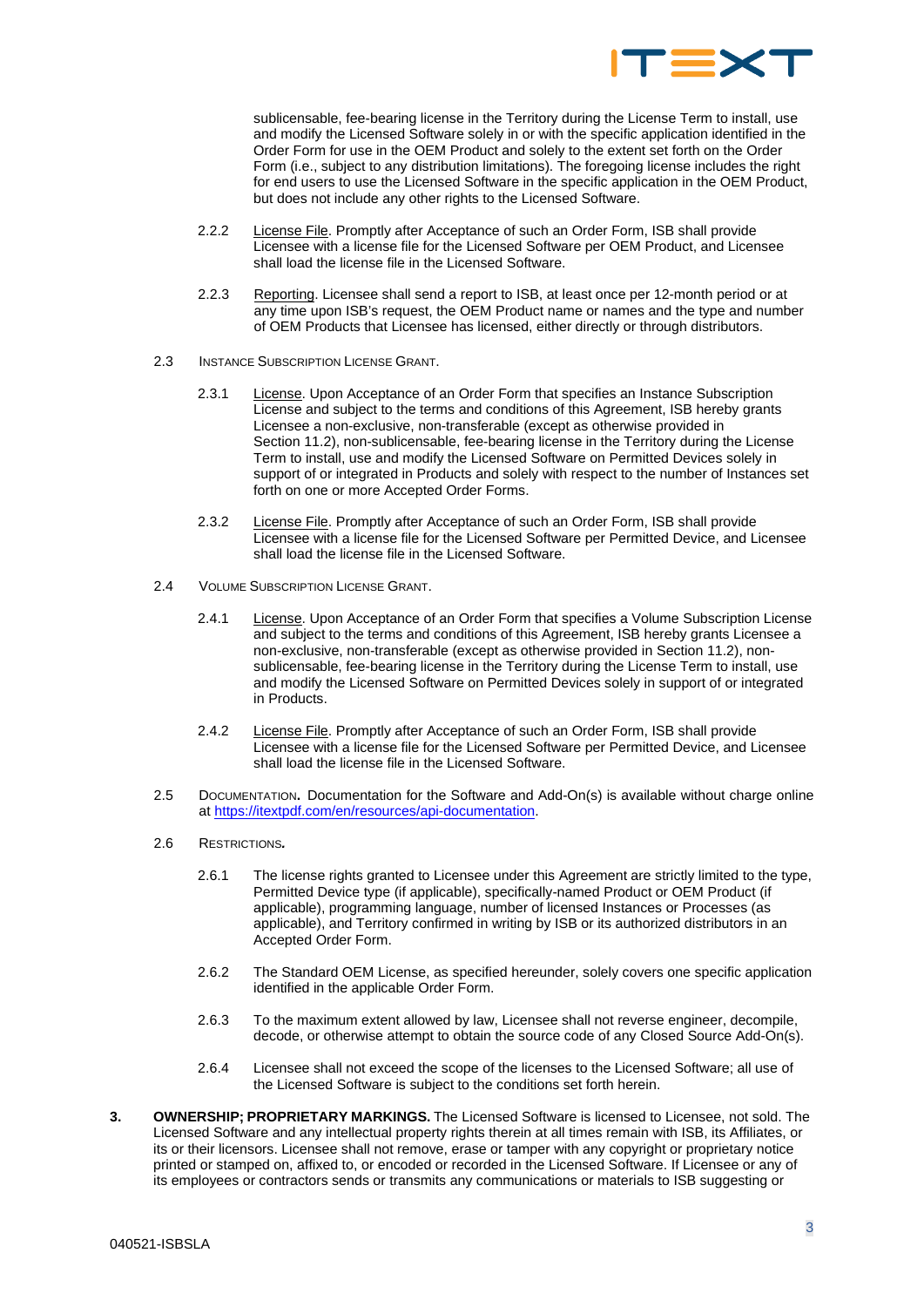

recommending changes to the Licensed Software ("Feedback"), ISB and its Affiliates are free to use such Feedback in any manner for any purpose.

### <span id="page-3-0"></span>**4. FEES AND PAYMENT.**

- 4.1 License fees and, if applicable, fees for Services, are due and payable under the terms of this Section [4.](#page-3-0)
- 4.2 Any Order Form, purchase order or other document Licensee has transmitted shall not alter nor prevail over the terms of this Agreement, unless and until Acceptance of an Order Form. Unless otherwise agreed, all payments must be made in Euro's. If ISB or its authorized distributors have the legal obligation to pay or advance any taxes on Licensee's behalf (e.g. withholding taxes), then the appropriate amount shall be invoiced to and paid by Licensee. Licensee is not responsible for taxes on ISB's income. All invoices for the Licensed Software, and, if applicable, Services, will be delivered to Licensee or sent via e-mail, at ISB's or its authorized distributors' discretion.
- 4.3 Promptly after or at the time of Acceptance of an Order Form specifying an Instance Perpetual License, Standard OEM License or Instance Subscription License, ISB shall provide Licensee with an invoice for license fees and, if applicable, fees for Services, payable by Licensee. If an Accepted Order Form sets forth a payment schedule for license fees or fees for Services, or both, then ISB shall invoice Licensee in accordance with such payment schedule.
- 4.4 For any Volume Subscription License regardless of License Term, ISB shall provide Licensee with an invoice for license fees payable by Licensee as an upfront advance on license fees for each 12 month period as follows:
	- 4.4.1 With regard to the initial 12-month period, the advance on license fees will be determined based on the estimate of PDF Files expected to be Processed in the initial 12-month period provided by Licensee to ISB or its authorized distributors in the Order Form. If the number of Processed PDF Files in the initial 12-month period is more than 5% greater than the number set forth in the estimate, ISB shall invoice, and Licensee shall pay, additional undisputed license fees based on the actual number of Processed PDF Files during the applicable 12-month period.
	- 4.4.2 After the initial 12-month period and for each such period thereafter during the License Term, the advance on license fees will be determined based on the quantity of PDF Files Processed during the previous 12-month period. ISB will evaluate the actual number of Processed PDF Files as described in Sections 4.4.3 and 4.4.4, as applicable.
	- 4.4.3 If Licensee has a Volume Subscription License and uses a Software release prior to version 7.1.0, within 15 days after the end of each 12-month period, Licensee shall deliver to ISB a listing, as of the first day of said period the quantity of PDF Files Processed during such 12-month period.
	- 4.4.4 If Licensee has a Volume Subscription License and uses a Software release that is version 7.1.0 or an Update or Upgrade thereto, ISB may collect usage data by including code within the Software that generates and sends to ISB automated volume counts regarding only the quantity of PDF Files Processed under such Volume Subscription License. In such case, automated usage reports will not include any other information, such as content-related data or any personally identifiable information. Licensee shall not disable or otherwise block such automated volume counts (e.g., lack of internet connection, firewalls).
- 4.5 Unless mutually agreed in writing otherwise or unless the invoice includes different payment terms, Licensee shall pay all undisputed invoices within 30 calendar days following Licensee's receipt of such invoice. Unless mutually agreed otherwise, license fees and fees for Services are not refundable or subject to offset. ISB or its authorized distributors may assess interest on any late payment at the rate of 1% compound interest per month or the highest rate allowed by law, whichever is lower. In addition, Licensee will reimburse ISB for its cost of collections for late payments, including reasonable attorneys' fees.
- 4.6 Except for termination rights set forth herein, any order placed by Licensee by Order Form is noncancellable upon Acceptance.

## **5. SUPPORT SERVICES; UPDATES AND UPGRADES; IMPLEMENTATION SERVICES.**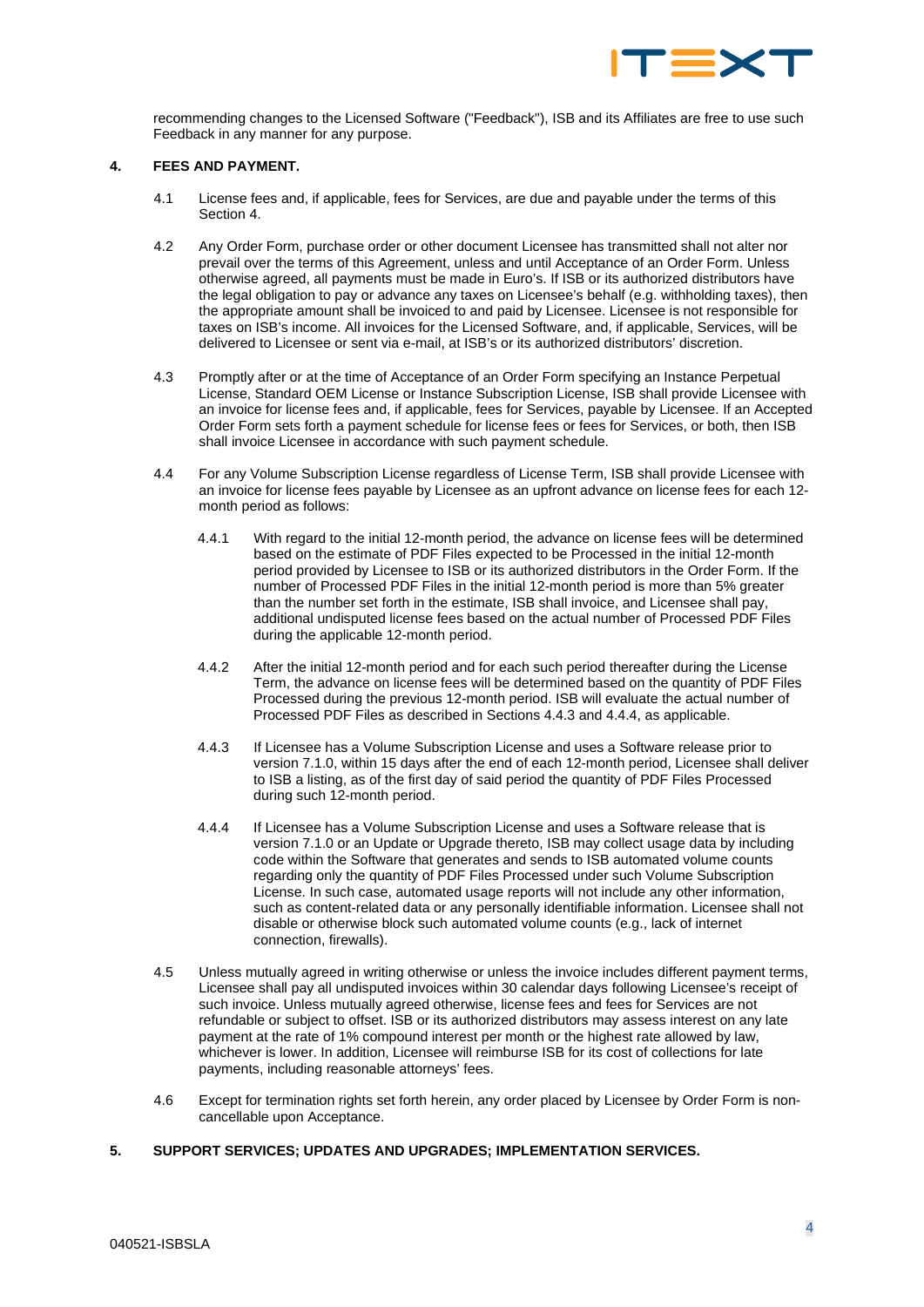

- 5.1 Subject to the terms and conditions of this Agreement, ISB shall provide Support Services in accordance with the terms and conditions set forth at <https://itextpdf.com/en/resources/media/files/support-and-maintenance-agreement-emea> , or such other URL provided by ISB from time to time. ISB reserves the right to amend such terms and conditions effective upon posting updated terms and conditions.
- 5.2 License fees paid for an Instance Subscription License, Standard OEM License or for a Volume Subscription License include Support Services during the applicable License Term.
- 5.3 License fees payable for an Instance Perpetual License do not include Support Services. During the initial 12-month period of an Instance Perpetual License, Support Services are mandatory, and ISB shall invoice Licensee fees for such Support Services as set forth in Section [4](#page-3-0) above. After the initial 12-month period, provided Licensee has elected to continue Support Services without interruption and subject to Acceptance, Licensee may elect to continue Support Services by submitting an Order Form specifying applicable Support Services fees.
- 5.4 During the applicable License Term, regardless of whether or not Licensee is entitled to Support Services, ISB shall, when and if they become available, provide or make Updates available to Licensee at no additional cost.
- 5.5 During the applicable License Term, if Licensee is entitled to Support Services, ISB shall, when and if they become available, provide or make Upgrades available to Licensee at no additional cost so long as Licensee accepts any additional or separate applicable terms and conditions that ISB requests of its then-current licensees. For the avoidance of doubt, Licensee may review and, if required, propose changes to any such additional or separate terms, and ISB shall consider any Licensee-proposed changes in good faith.
- 5.6 Additional support for implementation, training, and consultation services for the Licensed Software may be available for purchase under this Agreement ("Implementation Services"). If available, Licensee may purchase Implementation Services by submitting an Order Form specifying the applicable Implementation Service fees and a description of the limits on such Implementation Services (e.g., number of Implementation Services days or hours). For the purposes of this Agreement, Implementation Services are limited to activities such as one-time implementation support, training, and consultation services, and do not include any service deliverables, activities requiring remote access to Licensee network systems, or any custom development. If Licensee desires to purchase services beyond the limited Implementation Services described herein, such services will be subject to a separate professional services agreement and a statement of work entered into by the Parties.

### **6. WARRANTIES, DISCLAIMERS AND LIMITATION OF LIABILITY.**

### 6.1 **WARRANTIES AND REPRESENTATIONS.**

- 6.1.1 Each Party represents and warrants to the other Party that (a) the execution, delivery and performance of this Agreement is within its powers and has been duly authorized by all necessary action by Licensee or ISB, as the case may be, and (b) that the execution, delivery and performance of this Agreement will not violate any agreement to which Licensee or ISB are, as the case may be, bound.
- <span id="page-4-0"></span>6.1.2 ISB warrants to Licensee that as of the date of Acceptance of the applicable Order Form, unless otherwise communicated to Licensee in writing, (a) there are no pending third party claims related to the Licensed Software and (b) to its knowledge, none are threatened.
- 6.1.3 ISB warrants to Licensee that the Licensed Software, as delivered by ISB, do not and will not include any viruses or other malicious code.
- <span id="page-4-1"></span>6.2 **DISCLAIMER OF WARRANTY.** ISB ONLY PROVIDES THE WARRANTIES EXPRESSLY SET FORTH IN THIS AGREEMENT. ISB DISCLAIMS ANY IMPLIED WARRANTIES OF NON-INTERFERENCE, NON-INFRINGEMENT, TITLE, ACCURACY, MERCHANTABILITY, QUALITY, SYSTEM INTEGRATION OR FITNESS FOR A PARTICULAR PURPOSE. EXCEPT AS SET FORTH IN SECTION[S 6.1.2](#page-4-0) AND [6.1.3](#page-4-1) ABOVE, THE LICENSED SOFTWARE AND SERVICES ARE PROVIDED "AS IS" AND "WITH ALL FAULTS". WARRANTIES THAT ARE GIVEN ARE SOLELY FOR LICENSEE'S BENEFIT AND NOT FOR THE BENEFIT OF ANY THIRD PARTY.
- 6.3 **LIMITATION OF LIABILITY.** EXCEPT TO THE EXTENT PROHIBITED BY LAW, AND EXCEPT FOR FRAUD, GROSS NEGLIGENCE OR WILLFUL MISCONDUCT OR ANY BREACH OF SECTION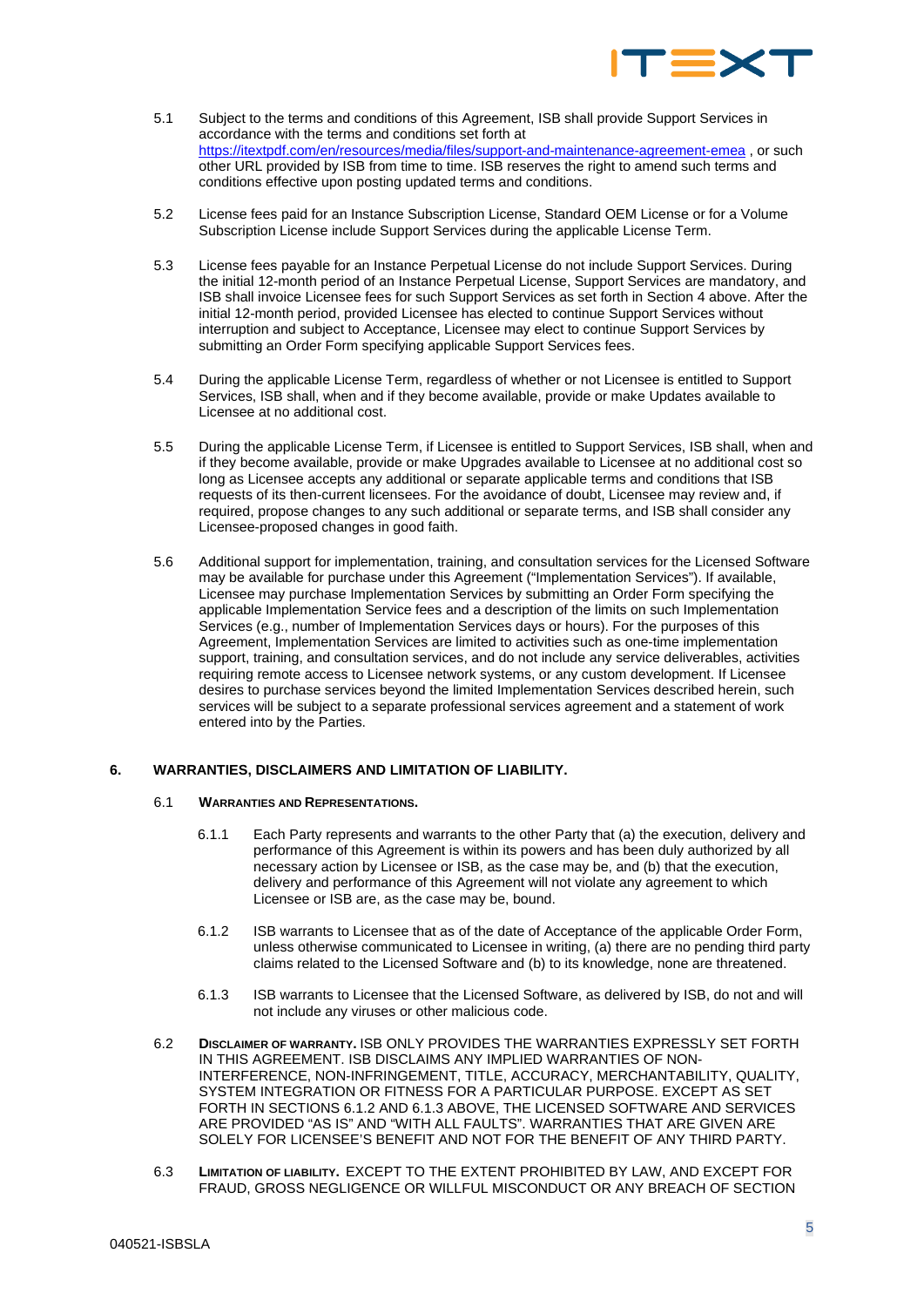

[2.6](#page-2-0) (RESTRICTIONS) OR SECTION 9 (CONFIDENTIALITY), NEITHER PARTY IS LIABLE UNDER THIS AGREEMENT FOR LOST REVENUES, LOST PROFITS, LOSS OF BUSINESS, LOSS OF DATA, OR ANY INCIDENTAL, INDIRECT, EXEMPLARY, CONSEQUENTIAL, SPECIAL OR PUNITIVE DAMAGES OF ANY KIND, WHETHER OR NOT FORESEEABLE, EVEN IF SUCH PARTY HAS BEEN ADVISED OR WAS AWARE OF THE POSSIBILITY OF SUCH LOSS OR DAMAGES. EXCEPT TO THE EXTENT PROHIBITED BY LAW, AND EXCEPT FOR FRAUD, GROSS NEGLIGENCE OR WILLFUL MISCONDUCT, ANY BREACH OF SECTIO[N 2.6](#page-2-0)  (RESTRICTIONS) OR SECTION 9 (CONFIDENTIALITY) OR DEFENSE AND INDEMNIFICATION OBLIGATIONS UNDER THIS AGREEMENT, NEITHER PARTY'S AGGREGATE LIABILITY IN CONNECTION WITH THIS AGREEMENT WILL, UNDER NO CIRCUMSTANCES, EXCEED THE FEES PAID OR PAYABLE UNDER THIS AGREEMENT TO ISB.

# <span id="page-5-3"></span><span id="page-5-1"></span>**7. INDEMNIFICATION.**

- 7.1.1 ISB shall defend any claim, suit or proceeding brought against Licensee, its directors, management and employees, and pay any damages or amounts agreed to in settlement, where such claim, suit or proceeding is based upon the allegation that Licensee's use of the Software as permitted under this Agreement infringes a third party's intellectual property or proprietary right ("Claim") but only to the extent that the Claim is directly based upon the use of the Software as provided by ISB (for example, not on Licensee's changes). The obligations set forth in this Sectio[n 7](#page-5-1) are expressly conditioned on Licensee providing ISB with (a) prompt notice of a Claim (but only to the extent ISB is prejudiced by failure to provide prompt notice); (b) sole control of the defense and settlement of such Claim, including the selection of counsel; and (c) such assistance and cooperation, at ISB's cost, as ISB may reasonably request in connection with the defense and settlement of the Claim. Licensee may, at its cost, retain separate counsel and participate in the defense or settlement negotiations. ISB may settle any Claim under any terms it deems acceptable provided that any such settlement does not create any liability on Licensee's behalf without having obtained its prior written consent.
- <span id="page-5-2"></span>7.1.2 If the Software or its use becomes the subject of a Claim or its use is enjoined, or if in the opinion of ISB the Licensed Software is likely to become the subject of a Claim, ISB shall attempt to resolve the Claim through litigation or by using commercially reasonable efforts to modify the Software or to obtain a license to continue using the Software. If ISB provides Licensee with a modified version of the Software with substantially similar functionality, Licensee must install such modified version within 30 days of ISB making such modified version available or release ISB from its obligations with respect to Licensee's continued use of the unmodified version. If in the opinion of ISB, the Claim, the injunction or potential Claim cannot be resolved through reasonable modification or licensing, ISB, at its own discretion, may terminate this Agreement. In case of termination pursuant to this Section [7.1.2,](#page-5-2) ISB's only obligation will be to refund Licensee a pro rata refund of license fees that Licensee paid for the then-current term (and for Instance Perpetual Licenses, the pro rata refund based on an assumed useful life of 5-years).
- 7.1.3 Notwithstanding anything to the contrary in Sectio[n 7.1.1](#page-5-3) above, with respect to a Claim related to a version of the Software prior to the most recent Upgrade version, ISB has no obligation under this Section [7](#page-5-1) to the extent the Claim would not have arisen if Licensee had used such Upgrade version or an Update thereto.
- 7.1.4 This Sectio[n 7](#page-5-1) constitutes Licensee's sole and exclusive remedy, and ISB's sole and exclusive obligation, for any breach of Section [6.1.2](#page-4-0) and for any actual or alleged intellectual property infringement or misappropriation.

### **8. TERM AND TERMINATION.**

# 8.1 **LICENSE TERM; TERM OF AGREEMENT.**

- 8.1.1 The License Term of any licenses granted to Licensee under this Agreement is set forth in the applicable Accepted Order Form, unless terminated earlier under Section [8.2](#page-6-0) below.
- <span id="page-5-0"></span>8.1.2 This Agreement is deemed effective as of the date of ISB's Acceptance of an initial Order Form from Licensee (the "Effective Date") and continues until terminated as permitted herein (the "Term"). Notwithstanding the foregoing, the Term expires as of the last to expire License Term (e.g., Instance Subscription License, Standard OEM License or Volume Subscription License) if, as of such date, Licensee has not purchased perpetual licenses to any Licensed Software. For clarity, Licensee may provide an Order Form to ISB at any time during the Term, and ISB may, in its sole discretion, provide Acceptance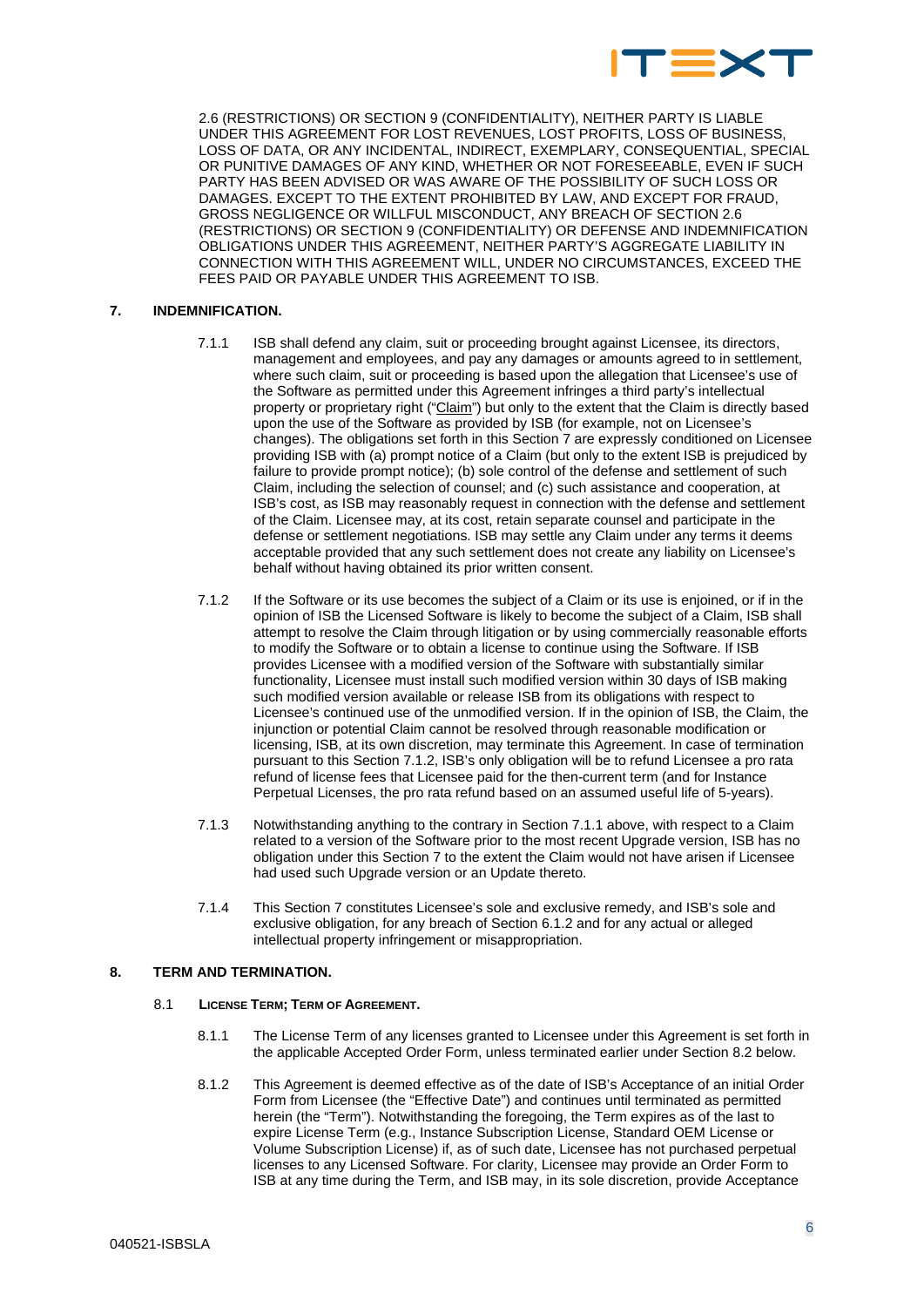

of such Order Form.

- 8.1.3 At the end of the then-current License Term for any Licensed Software hereunder, unless either Party provides notice to the other Party 60 days or more before the end of the thencurrent License Term, the License Term renews automatically for an additional period equal to the length of the prior License Term. ISB may invoice Licensee for applicable license fees for such renewal period such that fees are due and payable before the beginning of the next License Term.
- 8.1.4 Any renewal in accordance with section 8.1.3 will take place at the ISB's then-current standard rates at the time of renewal, unless otherwise mutually agreed (e.g., a multi-year pricing schedule).
- <span id="page-6-0"></span>8.2 **TERMINATION FOR CAUSE.** In addition to its other rights and remedies, either Party may terminate this Agreement, and ISB may terminate one or more of the licenses granted hereunder, for cause by written notice to the other Party if such other Party is subject to voluntary or involuntary bankruptcy or breaches any provision of this Agreement and such breach is incurable or, if curable, if such other Party does not cure the breach within 30 days after written notice thereof.
- 8.3 **EFFECTS OF EXPIRATION OR TERMINATION OF AGREEMENT.** Upon expiration or termination of this Agreement or a license granted hereunder, Licensee must immediately destroy all copies, partial or complete, and wherever stored or available, of the Licensed Software and other tangible or intangible data relating to the Licensed Software (except to the extent some but not all of the licenses granted hereunder have expired or been terminated).
- 8.4 **SURVIVAL.** All provisions in this Agreement that are intended to have effect thereafter will survive termination of this Agreement.

## <span id="page-6-1"></span>**9. CONFIDENTIALITY***.*

- 9.1 **DEFINITION.** Either Party may disclose or make available to the other Party (the "Receiving Party") information about the disclosing Party's (the "Disclosing Party") business affairs, products, confidential intellectual property, trade secrets, third-party confidential information, and other sensitive or proprietary information, in each case where such information is marked, designated or otherwise identified as "Confidential" at or within 30 days after disclosure or otherwise is information which, given the nature and circumstances of disclosure, a reasonable person would understand to be confidential (collectively, "Confidential Information"). Confidential Information does not include information that is: (a) in the public domain other than by breach of this Agreement; (b) known to the receiving Party at the time of disclosure; (c) rightfully obtained by the receiving Party on a nonconfidential basis from a third party; or (d) independently developed by the receiving Party. All ISB quotations, Order Forms, invoices and related documents, and any Closed Source Add-Ons, are deemed Confidential Information under this Agreement.
- 9.2 **RESTRICTIONS ON DISCLOSURE AND USE.** The Receiving Party shall use the Disclosing Party's Confidential Information solely in connection with this Agreement or to enforce its rights under this Agreement. No other use will be made of the Confidential Information by the Receiving Party or its Representatives, it being recognized the Disclosing Party has reserved all rights to the Confidential Information not expressly granted herein. The Receiving Party shall not disclose the Disclosing Party's Confidential Information to any person or entity, except to the Receiving Party's employees, contractors or professional advisors who have a need to know the Confidential Information for the Receiving Party to exercise its rights or perform its obligations hereunder and who are bound by obligations of confidentiality at least as restrictive than those of this Agreement. The Receiving Party shall be responsible for the acts or omissions of any third party to which it discloses Confidential Information. The Receiving Party shall treat the Disclosing Party's Confidential Information as confidential and shall use the same degree of care it uses to protect its own confidential information, but in no event less than a reasonable degree of care.
- 9.3 **REQUIRED DISCLOSURES.** Notwithstanding the foregoing, the Receiving Party may disclose the Disclosing Party's Confidential Information to the limited extent required in order to comply with the order of a court or other governmental body, or as otherwise necessary to comply with applicable Law, provided that the Receiving Party shall first have given written notice (to the extent legally permitted) to the Disclosing Party and made a reasonable effort to obtain a protective order.
- 9.4 **UNAUTHORIZED USE OR DISCLOSURE.** In addition to any notification obligations set forth in the attached Exhibits, if the Receiving Party becomes aware of any unauthorized use or disclosure of the Confidential Information, the Receiving Party shall promptly notify the Disclosing Party of all facts known to it concerning such unauthorized use or disclosure and take all reasonable steps to mitigate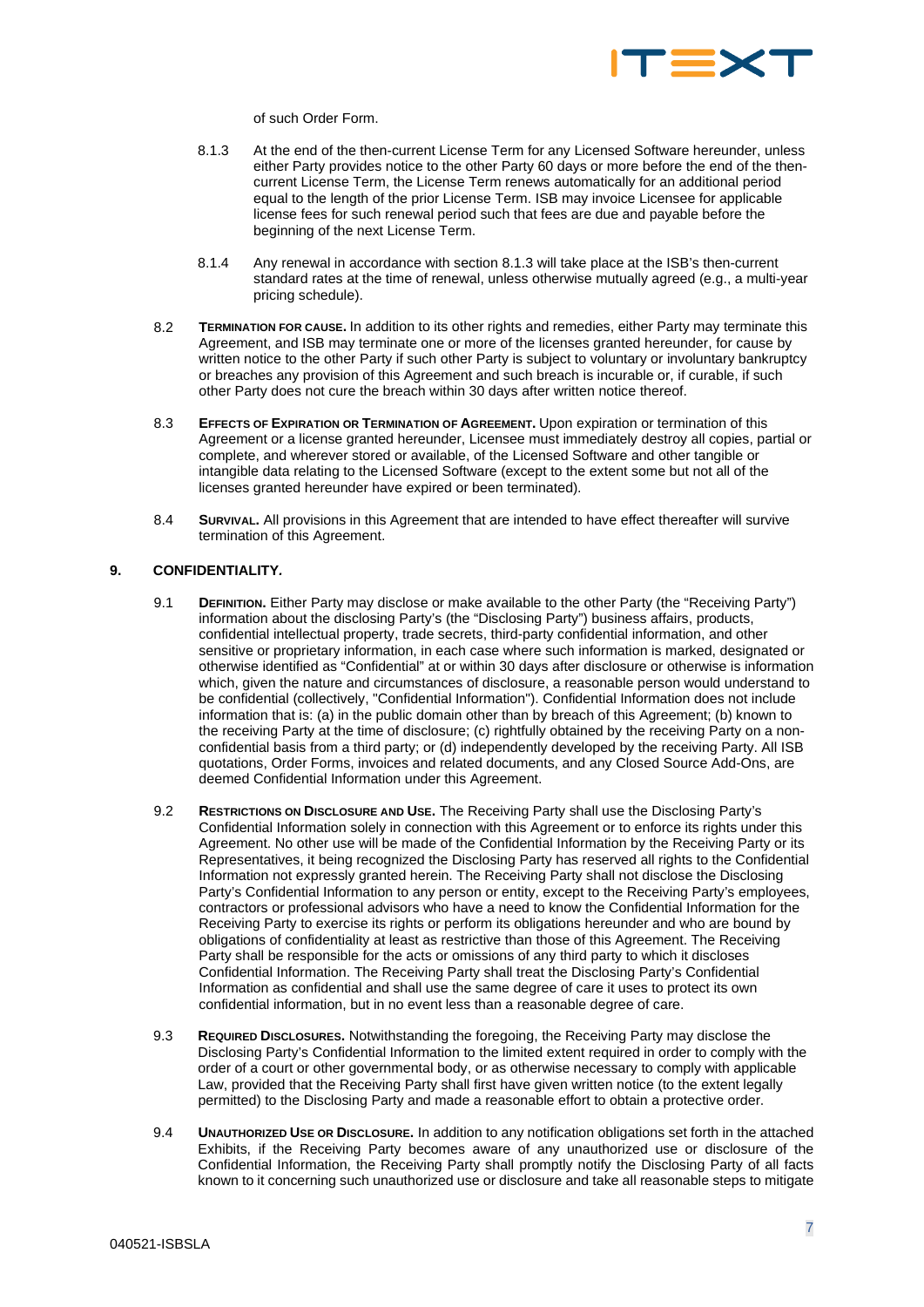

any potential harm or further disclosure, loss or destruction of such Confidential Information.

- 9.5 **RETURN OR DESTRUCTION.** On the expiration or termination of the Agreement, as applicable, and at any other time upon written request from the Disclosing Party, the Receiving Party shall promptly return to the Disclosing Party all copies, whether in written, electronic, or other form or media, of the Disclosing Party's Confidential Information, or at the Disclosing Party's direction destroy all such copies and certify in writing to the Disclosing Party that such Confidential Information has been destroyed, except for copies that are maintained as archive copies on the Receiving Party's disaster recovery and/or information technology backup systems; provided the Receiving Party shall continue to be subject to the other obligations of this Section [9.](#page-6-1) The Receiving Party shall destroy any such copies upon the normal expiration of its backup files.
- 9.6 **CONFIDENTIALITY PERIOD.** Each Party's obligations of non-disclosure with regard to Confidential Information are effective as of the Effective Date and will expire five years from the date first disclosed to the receiving Party; provided, however, with respect to any Confidential Information that constitutes a trade secret (as determined under applicable law), such obligations of nondisclosure will survive the termination or expiration of this Agreement for as long as such Confidential Information remains subject to trade secret protection under applicable law.
- 9.7 **Remedies.** Unauthorized use or disclosure of Confidential Information may cause substantial harm for which damages alone may be an insufficient remedy. Therefore, the Disclosing Party may seek appropriate equitable relief, in addition to any other available remedies, for breach or threatened breach of this Section [9](#page-6-1) without the requirement for the deposit of security or posting of any bond in connection with such remedy.

### **10. DATA PROTECTION.**

To the extent that ISB or its Affiliates are processing personal data provided by Licensee to ISB or its Affiliates, or personal data is otherwise acquired or processed by ISB or its Affiliates, in connection with this Agreement and on Licensee's behalf, the terms of the (latest version of the) Data Processing Agreement ("DPA"), available at<https://itextpdf.com/en/data-processing-agreement>, apply and are hereby incorporated by reference. Licensee agrees to comply with the terms of the DPA. Licensee's acceptance of this Agreement shall be treated as acceptance and signing of the DPA. ISB has the right to update the DPA from time to time to comply with applicable data protection or other legislation.

### **11. MISCELLANEOUS.**

- 11.1 **NOTICES.** All notices, consents and other communications under this Agreement must be made in writing and shall be deemed to have been received on the earlier of the date of actual receipt, one (1) business day after deposit with a nationally recognized overnight courier, or the third US business day after being sent by registered or certified mail, postage prepaid, return receipt requested. ISB's address for notices is: iText Software BV., Attn: Legal department, AA Tower, Technologiepark-Zwijnaarde 122, B-9052 Ghent, Belgium, with a simultaneous copy to the address set forth in the preamble of this Agreement and to [legal@itextpdf.com.](mailto:legal@itextpdf.com) Licensee's address for notices is the address set forth in the preamble of this Agreement. ISB and Licensee may communicate a new address for notices by serving notice thereof in accordance with the provisions of this article.
- <span id="page-7-0"></span>11.2 **ASSIGNMENT.** Licensee shall not assign or delegate this Agreement or any or all of its rights or obligations under this Agreement, in whole or in part, by operation of law or otherwise, to any party or entity without the prior written consent of ISB. As an exception to the foregoing, Licensee may assign its rights and obligations under this Agreement as a whole to any of its Affiliates, provided however that: (a) such assignment is notified to ISB in writing at least one month prior to the effective date of the anticipated assignment and (b) Licensee does not have any payment arrears under this Agreement at the time of assignment. Any purported assignment or delegation in violation of this Section [11.2](#page-7-0) shall be null and void. This Agreement shall be binding upon and shall inure to the benefit of the Parties hereto and their respective successors and assigns.
- 11.3 **AUDIT.** Licensee will permit ISB, its representatives or a third party appointed by ISB, to review its relevant records, computers and/or servers to ensure compliance with this Agreement. ISB will give Licensee at least 10 business days prior notice of any such audit and will conduct same during normal business hours in a manner that does not unreasonably interfere with Licensee's normal operations. Licensee shall render all necessary assistance and cooperation to facilitate such review or inspection. Costs of inspections will be at ISB's cost unless such inspections conclude that Licensee has underpaid by 5% or more. Audits will not be performed more than once every 12 months, unless the previous audit revealed material underreporting on Licensee's side. Licensee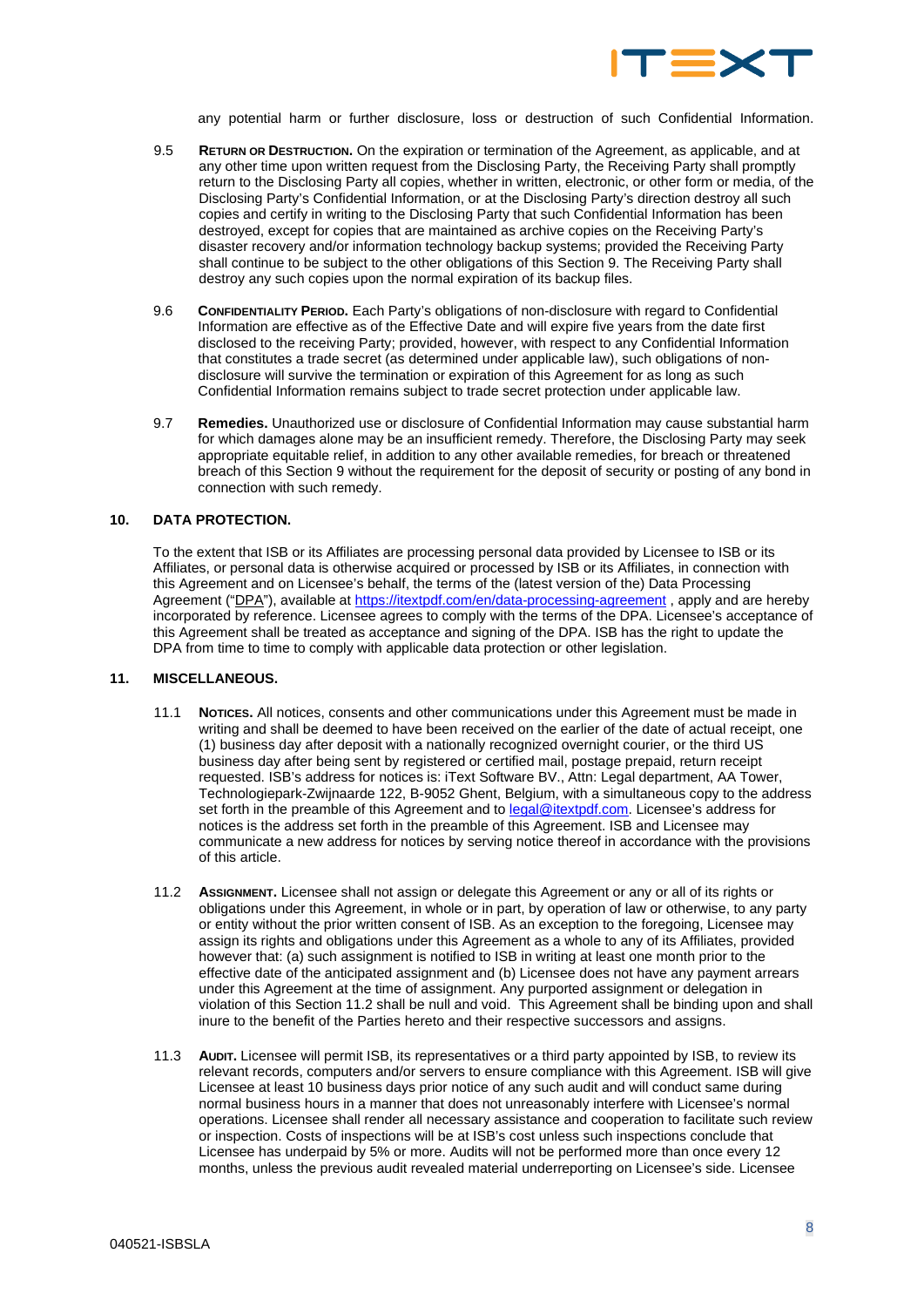

may require ISB and/or its appointee to execute a reasonable confidentiality agreement prior to starting any audit.

- 11.4 **MARKETING.** ISB may reference Licensee as a customer on its website or in any marketing materials (press releases, brochures, presentations and so on) by using Licensee's trade name, trademark, logo and/or symbol, subject in all cases to Licensee's brand guidelines. On or after Licensee has used the Licensed Software under this Agreement for six months, ISB may request Licensee to collaborate on a case study or other type of communication about the use of the iText technology and Licensee will consider such request in good faith, subject in all cases to Licensee's prior approval of any such case study or other communication.
- 11.5 **GOVERNING LAW AND JURISDICTION.** This License Agreement is governed by and shall be construed and interpreted in accordance with Belgian law and no effect shall be given to any other choice of law or any conflict of laws rules or provisions that could cause other laws than Belgian law to be applicable. The application of the UN Convention on the Sale of Goods is excluded. The Parties consent to the exclusive jurisdiction of the courts of Ghent, Belgium, and agree that all actions or proceedings relating to this License Agreement shall be litigated in such courts, and each of the Parties waives any objection which it may have based on improper venue or forum non conveniens to the conduct of any action in such court.
- 11.6 **ATTORNEYS' FEES.** In the event that any Party institutes any legal suit, action, or proceeding against the other Party arising out of or relating to this Agreement, the prevailing Party in the suit, action, or proceeding shall be entitled to receive, in addition to all other damages to which it may be entitled, the costs incurred by such party in conducting the suit, action, or proceeding, including reasonable attorneys' fees and expenses and court costs. Notwithstanding the foregoing, if under applicable law, attorneys' fees are payable to the prevailing party in a dispute through a statutory system that determines or limits the compensation that a party may be awarded for such costs, the foregoing sentence will not apply to such dispute.
- 11.7 **INDEPENDENT CONTRACTORS.** The relationship between the Parties is that of independent contractors and not partners, joint ventures', principals, agents, franchisees or employees of each other, and neither Party shall have authority to bind or otherwise obligate the other in any manner whatsoever.
- 11.8 **ENTIRE AGREEMENT.** This Agreement, Exhibits, and all Order Forms reflect the entire understanding between the Parties with respect to its subject matter, and supersedes all prior proposals, negotiations and other written or oral communications between the Parties with respect to its subject matter. In the event of any inconsistency between the statements in the body of this Agreement, any Order Form or any Exhibits or schedules to this Agreement (other than an exception expressly set forth as such in the Order Form, Exhibit or schedule), the statements in the body of this Agreement will control.
- 11.9 **AMENDMENT AND MODIFICATION; WAIVER.** This Agreement may only be amended, modified or supplemented by an agreement in writing signed by an authorized representative of each Party. No waiver of any breach of this Agreement, and no course of dealing between the Parties, shall be construed as a waiver of any subsequent breach thereof.
- 11.10 **SEVERABILITY.** If any term or provision of this Agreement is invalid, illegal, or unenforceable in any jurisdiction, such invalidity, illegality, or unenforceability shall not affect any other term or provision of this Agreement or invalidate or render unenforceable such term or provision in any other jurisdiction.
- 11.11 **EXPORT COMPLIANCE.** Licensee shall not, directly or indirectly, export, re-export, or transfer (to the extent permitted by this Agreement) the Licensed Software or any components or copies thereof in such a manner as to violate the export laws and regulations of the United States or any other country which are in effect from time to time. Licensee shall defend, indemnify and hold harmless ISB from and against any and all losses incurred by ISB as a result of its breach of this provision.
- 11.12 **U.S. GOVERNMENT RESTRICTED RIGHTS.** The Licensed Software and Documentation is deemed to be "commercial computer software" and "commercial computer software documentation," respectively, pursuant to DFAR Section 227.7202 and FAR Section 12.212, as applicable. Any use, modification, reproduction release, performance, display or disclosure of the Licensed Software, Documentation and or any related documentation by the US Government or its contractors will be governed solely by the terms of this Agreement and will be prohibited except to the extent expressly permitted by the terms of this Agreement.